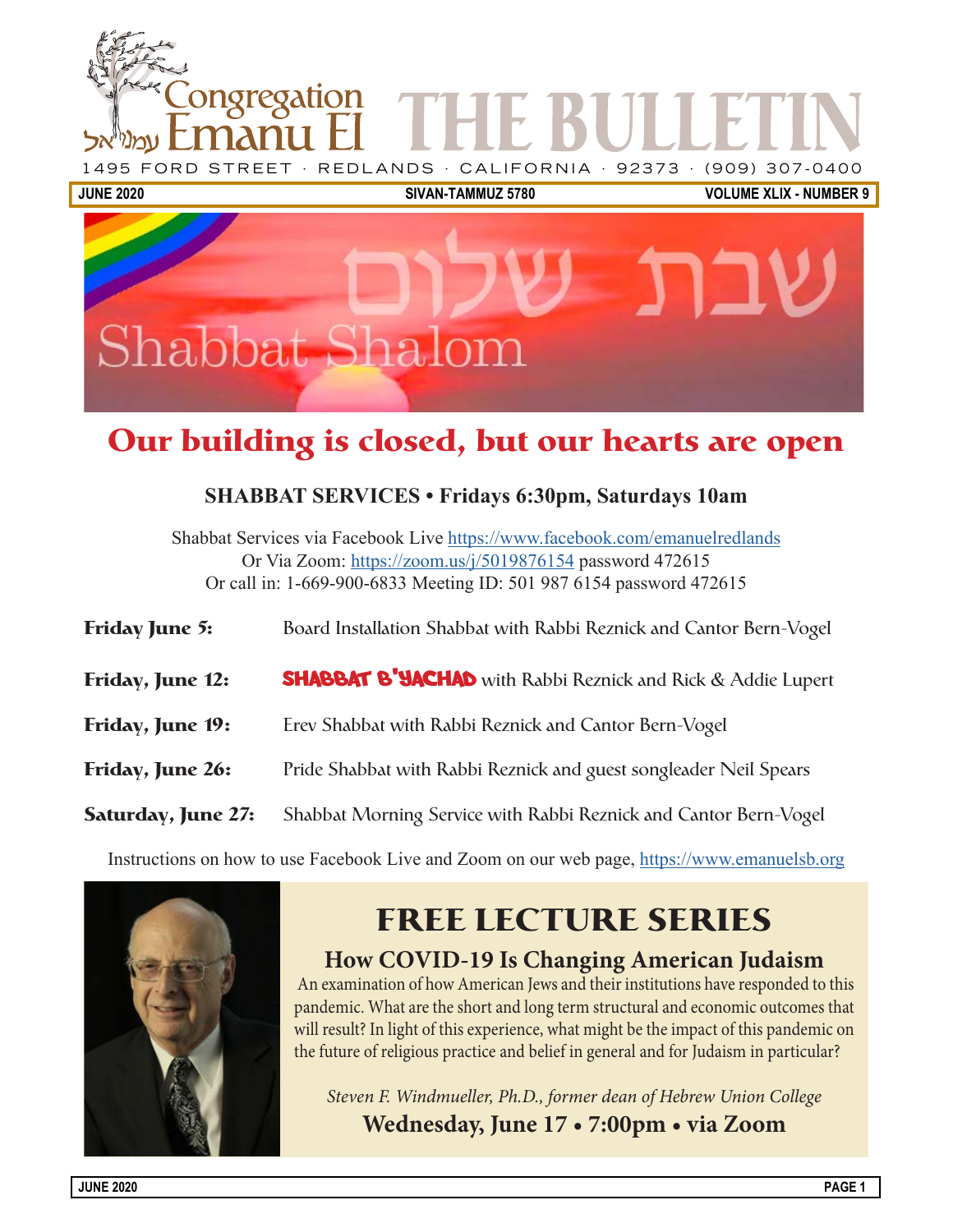# **Rabbinic Reflections**



The days are lengthening and the sun's rays and heat has gently turned up it's voltage. I am in awe that it is once again already June. We are living in unprecedented times, during the Covid 19 pandemic. Many of us are sheltering in place and greatly minimizing our interaction with others, not even going out for groceries or visits with friends. Our temple building is closed while we work from our homes, harder than ever. I know how scary, lonely, isolating and strange this time of great uncertainty can be for many of you. I want you to know that I am here to listen, call, zoom or e-mail with you. Know that we all are feeling the deep grief and pain that these losses have brought our personal and communal lives. But also know that we as your Jewish community are working very hard to bring you comfort, connection, inspiration and hope as we walk through this unique time.

As a congregation we have come to the decision that our building will remain closed until September 1st, at which point we will re-evaluate. This decision is one that many of our local Jewish houses of worship and those in Los Angeles are following as well. We will continue to have programming online to help you to feel connected and find Jewish meaning during these trying times. Know that we are running business as usual but all from our homes. Your safety, health and well-being are at the center of our decision making. Like most of our Los Angeles and Inland Empire houses of worship we are making this decision to enhance our ability to offer safe best practices which ensure the well being of our clergy, congregants and staff. We will continue to monitor guidelines from our State governor, and other local houses of worship. We feel that it is vital to follow best practices and sometimes take more extreme measures in order to keep everyone healthy and safe.

In June we will be offering some new programming. I am thrilled to offer a class on the new book  $\triangle$  Life of Meaning: a modern look at Reform Judaism which was published last year. Stay tuned and join me in learning from this exciting new offering of our movement. Also we will be offering a CEE Grief Group, for anyone who is in need of some extra support now. Grief can take so many forms, during COVID 19, many are grieving loss of loved ones, of "normal" life as we know it. Grief can also be from loss of relationship, pet, children. All are invited to join us whether you have lost someone recently or years ago but feel you have not processed or mourned that loss. Our goal is to bring some comfort and connection to our community.

June is Pride month. We will be offering many unique learning and virtual gathering opportunities to our community in honor of **Pride month for the LGBTQIA+ community**. Congregation Emanu El is a home for all. We accept you as you are and we believe everyone is created in the image of God. So everyone is welcome to join us as we learn from some of our countries leading educators, rabbis and speakers.

I offer these words from Psalm 62 "Pour out your heart before the Holy One, God is a refuge for us. Selah!" May we find refuge in honestly expressing our fear, grief, frustration, and struggle. May we be comforted together as the Children of Israel and all people mourn.

## Rabbi Lindy Reznick

# **Cantorial Comments**



Everything teems with richness, everything aspires to ascend and be purified. Everything sings, celebrates, serves, develops, evolves, uplifts, aspires to be arranged in oneness. – Rav A.I. Kook

It's hard to believe that we are only a couple of months away from the preparatory month of Elul and the High Holy Days! We are moving through Bamidbar - the wilderness. Even as some of the restrictions on 'sheltering at home' are loosening up, it remains a time of uncertainty intermingled with hope. In my annual report, I noted that Sue Monk Kidd, author of The Secret Life of Bees, wrote that "Transformations come only as we go the long way round, only as we're willing to walk a different, longer, more arduous, more inward, more prayerful route."

The universe is calling, beckoning us to be flexible and creative in ways that we never imagined! This is the charge we all have, as together, we move ahead and work to maintain our wonderful

Temple community through study, worship and loving support. On a lighter note, in case you've not seen it on our Temple FB page, I posted an alternative to singing the prescribed twenty-second-hand-washing from 'Happy Birthday' to 'Avinu Malkeinu'.

Important: heads-up re Torah chanting for the High Holy Days: I will be offering a Cantillation Class beginning Wednesday, July 1<sup>st</sup>. This will serve as a review for those who have participated during Rosh Hashanah and Yom Kippur in year's past as well as an opportunity for interested newcomers. A basic level of Hebrew is recommended. Please contact me if you are interested!

In a few weeks, you'll be able to see a Facebook production of me along with about 150 Reform cantors from North America singing, 'Stand Strong' by Laurie Akers that I included earlier this year in one of our sanctuary services. – It was written last year, before COVID; the words are simple and honest but now, it takes on a whole new meaning ...'take my hand, I'll take yours, together we can open doors – if you see me, and I see you for who we are, then we'll get through if we sing one song…we stand strong.'

> Chazak,Chazak, v'nitchazek – Be strong, be strong and let us strengthen one another!

Cantor Jennifer Bern-Vogel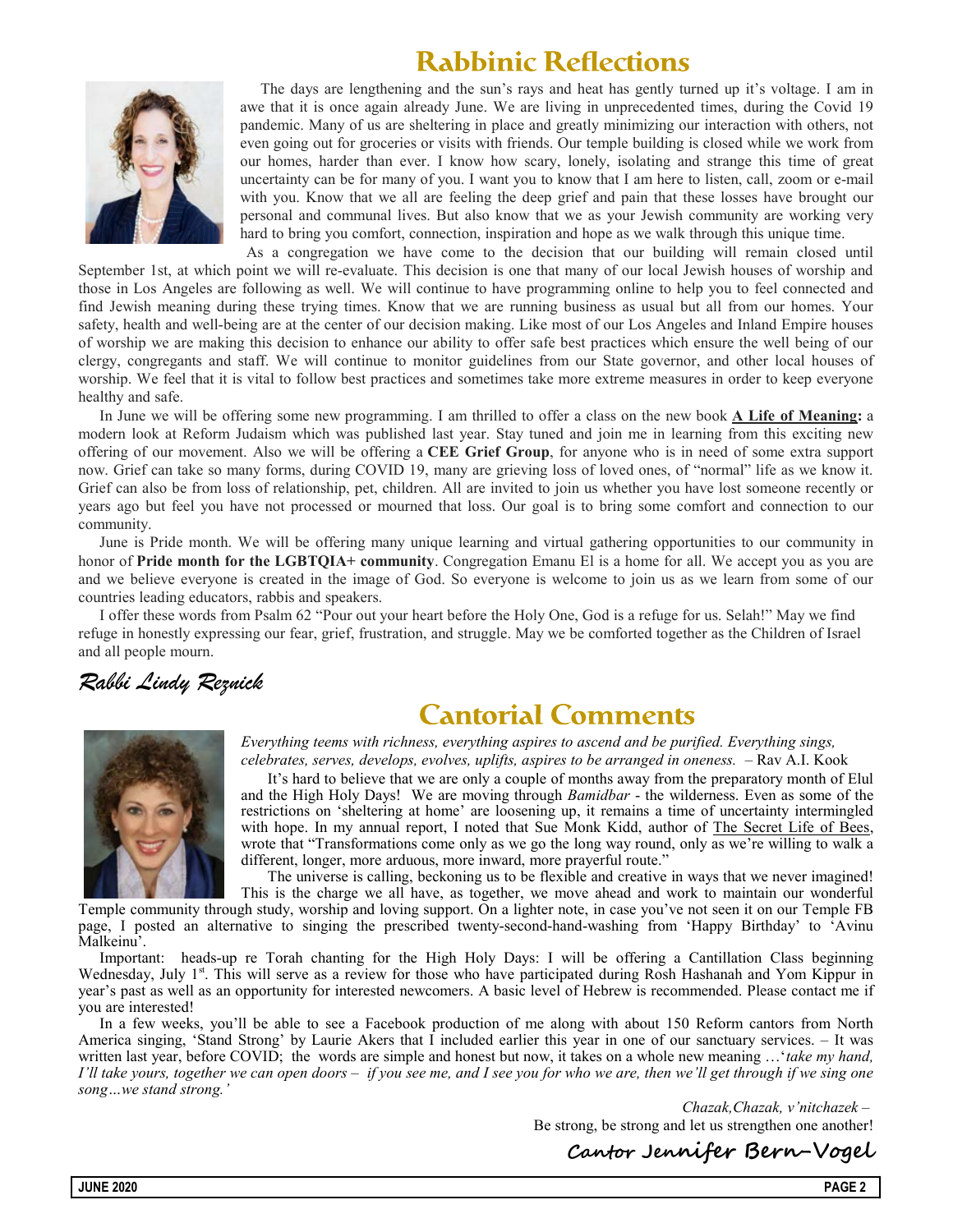

## **Presidential Perspectives**

## See the USA in your Chevrolet (or, on your phone)

Back when today's seniors were in grade school, Dinah Shore ended her television program by telling all of us to "See the USA in your Chevrolet." The days when any of us feel like hopping in a car and traveling to another state seem long gone. In truth they'll be back soon, and before you know it we'll all be seeing our friends again.

Until then, think how lucky we are that we live in such a technological age. Even a decade ago, we would have felt even more isolated than we do now. Today we can reach through our phones and tablets and spend time safely with each other.

We're still one big community and we're as strong as ever.

If you haven't taken the opportunity to catch up with Congregation Emanu El electronically, it's time to give it a try! As this article takes shape in early May, it looks like we'll be under some sort of restriction through June. So, we'll be continuing our "electronic togetherness" for a few more weeks. Whether you want to come to services over Zoom or Facebook, learn more about our shared history, or just find a way to reconnect, there's a way to do it that's as close by as your phone or computer.

Even if you only have a land line, it's still easy to connect by calling the toll-free number on page one of this bulletin. You don't have to be alone.

Hopefully, you all had the chance to join us for our annual meeting held on May 21. It was really enjoyable to take a moment to thank some of our volunteers. If your name wasn't called, it was just an oversight – there were so many people to thank. If you were there, you also heard that we will be receiving \$883,000 from a recent bequest, \$127,000 in state grants, and \$52,000 in stimulus funds. This is truly a blessing and that money will be used for debt reduction, security, and education. Even with those amazing numbers, though, we still need operating capital and I hope you'll consider a small donation as we close out the fiscal year.

I hope to see you all in person soon! Until then, stay safe!

Shalom, Stuart Sweet

## **Sisterhood Speaks**



Shalom,

I hope that my words find you happy and safe. June is often associated with transition. School years end, fiscal years often end, the transition from one year to the next, from one grade to the next, from one school to the next… Graduation. Tradition. Ceremony.

All of these things are still happening, but in a new way.

A different way.

I often find it difficult to embrace change, but then find that the change was beneficial. Let's hope that that is what we will all discover in the near future.

I look forward to restrictions lifting and being able to be in the same space as all of you, to celebrate, to pray, to talk, to listen, to learn, sing and EAT! Together. Maybe 6 feet apart. Please remember to be kind to others and to yourself.

> Until we meet again, in Sisterhood Karyn Lehmann President, Sisterhood, sisterhood@emanuelsb.org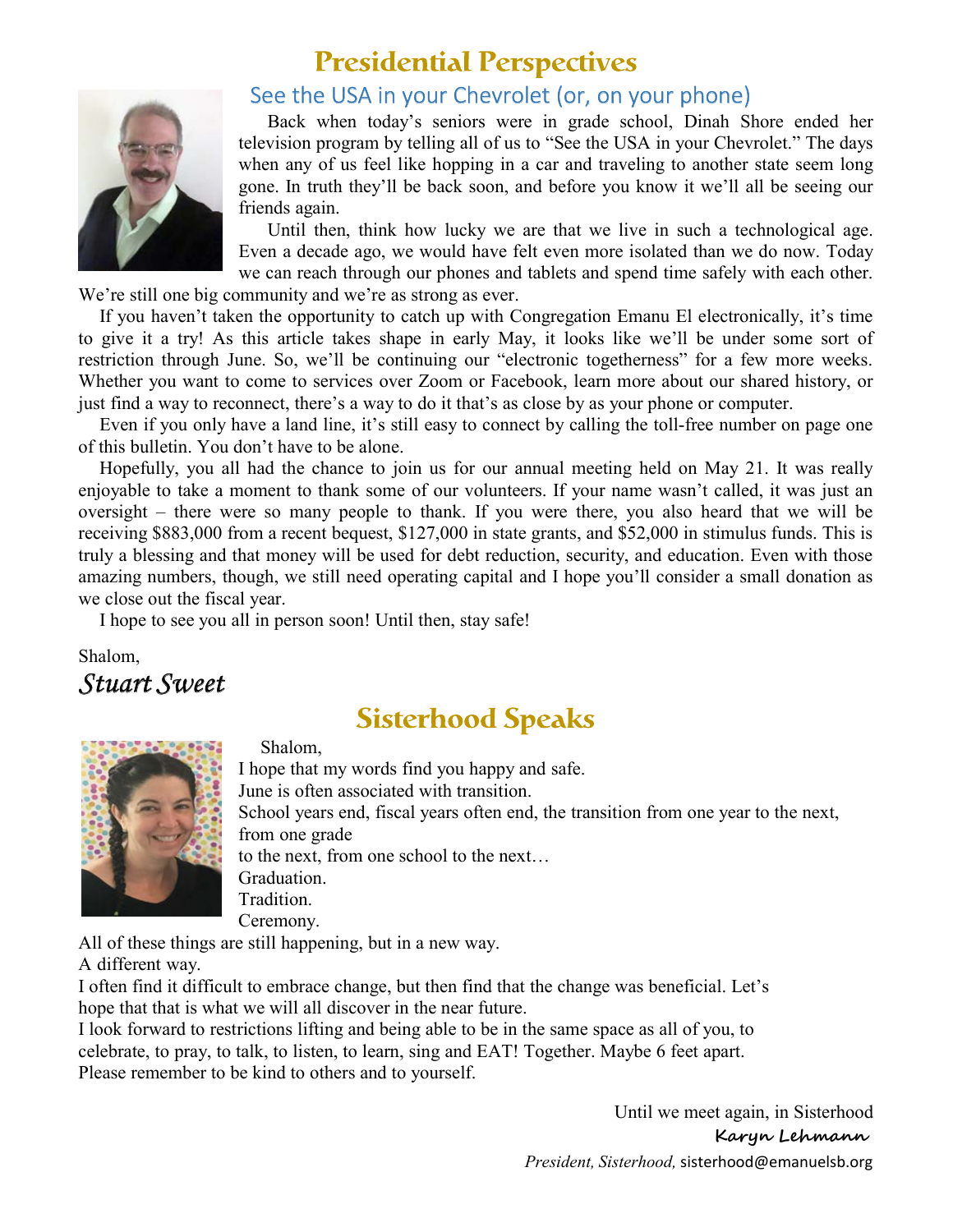# **Treasurer's Report**



Dear CEE Congregants,

Shalom!

Welcome to Summer! Although the calendar says we are still in Spring, anything after Memorial Day marks the beginning of Summer!

Thank you to all members who signed in to our Annual Meeting via Zoom last week. A big shout out of thanks to our President, Stuart Sweet, who made it all possible and made it a first-rate, professional and informative meeting.

Our congregation has been blessed with a generous gift that will go a long way in reducing our long- term debt. But we are still in need of your dues monies and donations to meet our

annual operating budget. Please, please, please bring your dues account, pledges, and promises current before our year ends on 6/30/2020. If you are not sure of the balance on your accounts or all the pledges you may have outstanding at this time, please contact Judy Filisinger by phone or e-mail and she will give you your balance. Every dollar helps!

Thank you to our clergy, staff, and dedicated Board members in delivering meaningful services over Zoom and Facebook Live. Please know that we are all here for each other. We may not be able to hug one another for a little while longer, but virtual hugs are being sent to all of you!

Meanwhile – if you have any questions or concerns about our budget or our current finances, please call or text me at 704-756-7427 or send me an e-mail address at kathy.rosenfeld@gmail.com.

With warm wishes for good health! Kathy Rosenfeld

## **From Our Director of Education & Youth**



As we find ourselves in times of social distancing that continue to get longer, we discover that remote learning is a way to stay connected and a way to continue learning. Remote learning has no set time or place and allows us to integrate different learning styles. Students can learn in hours that work for them and use different learning methods that may suit them better. While we are apart, we can come together and learn. In classes, students can reconnect with others.

We at SJL had successful online meetings, families got connected through morning T'fila lead by Rabbi Reznick. Students continued learning Hebrew and Judaica classes lead by our great teachers with the use of videos, songs, and stories, also working with shared screens and boards. Pre-Bnei Mitzvah students continued practicing their Hebrew prayers

with our wonderful Cantor Bern-Vogel.

Though it might not be the same as in person, we embraced technology and did our best to stay connected and engaged.

Even after school year is over, we can continue to learn by ourselves. Here are some suggestions for online learning.

https://www.myjewishlearning.com/ www.bimbam.com www.khanacademy.org https://www.duolingo.com/

Marcela Lavi

Director of Education & Youth,  $si\hat{a}$  emanuelsb.org

**All Board of Directors and Sisterhood Board Meetings will be held electronically until further notice.**

**For details on joining board meetings, contact Stuart Sweet, President, or Karyn Lehmann, Sisterhood President through the temple office.**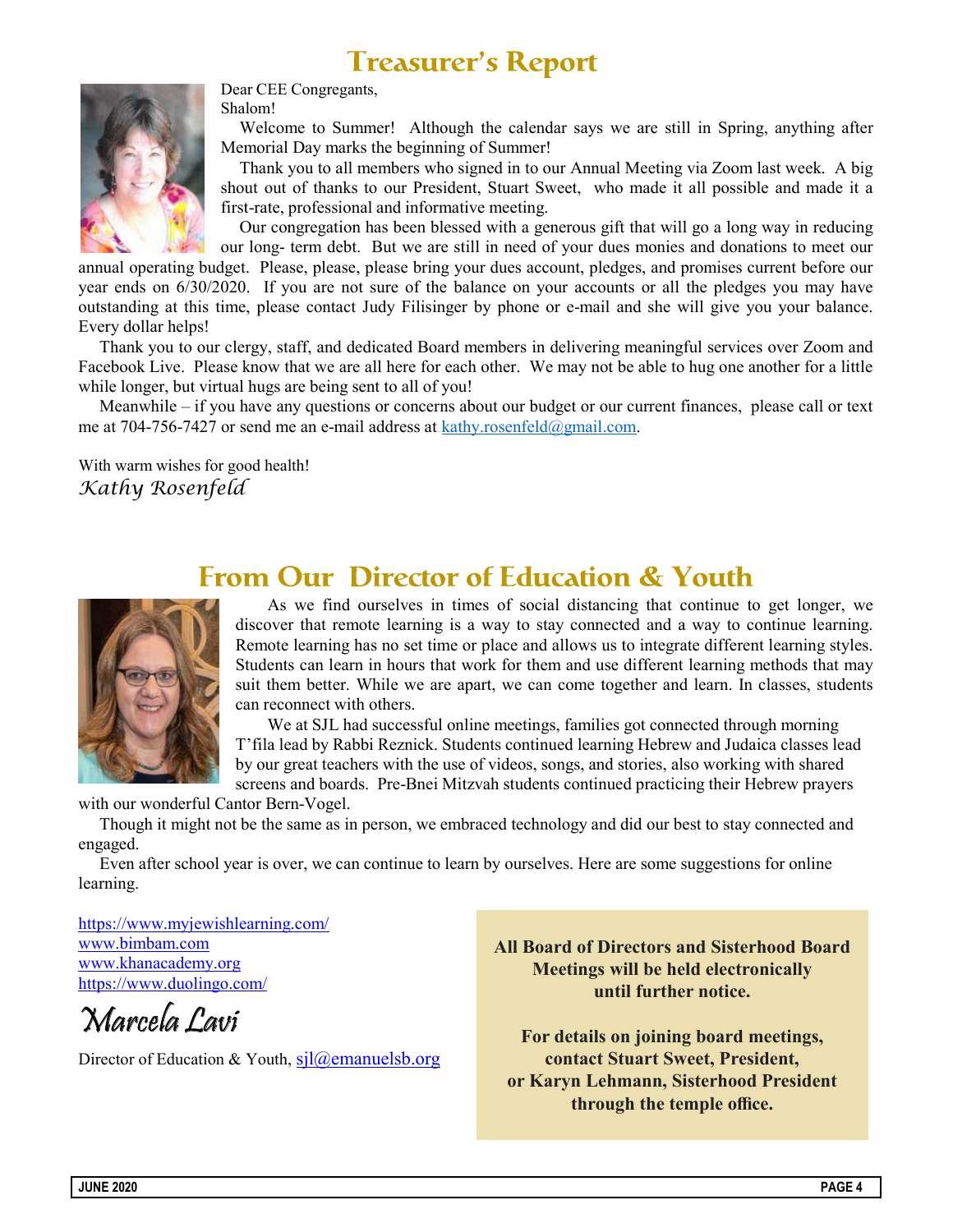

Mental Health Awareness in Action Maintaining Our Children's Mental Health Balance

As we begin to test the lifting of stay and home orders, maintaining mental health balance remains a vital priority for adults and children. Good emotional self-care benefits each one of us all the time—pandemic or not.

Experts recommend checking in on the mental health of the young people in our lives right now. Like us, children and teens need coping skills and they need healthy outlets for their emotions. We are most influential when we model good self-care and create positive outlets for our own emotions. It's never been more important to be kind to ourselves. If we're anxious, kids will pick up on that. They need to hear that anxiety and stress are normal emotions and there are ways to manage them.

To truly impact the young people in our lives we need be totally authentic in our communication and respect children enough to be ourselves. With teens especially we'll likely be ignored if we're not honest and real.

So, let's talk often with our kids by making ourselves available. And let's act early if a child's condition seems serious. There is no shame in getting help! Reach out for specialized help as you would if the problem were a physical one.

Being honest and real with the trusted adults in our own lives about how we are really doing is vital to our success moving forward into the post-pandemic world. Keep exercising, journaling, creating art, talking, cooking, enjoying music, and breathing deeply. These and more self-care activities help each of us and the children in our lives too.

### Heidi Nimmo and Nancy Sidhu,

Co-Chairs, Mental Health Awareness In Action (MHAIA)

## Off the Beaten Track: A WRJ Virtual Israel Trip

From the Tanakh to the Supreme Court, join us on a five-day journey guided by WRJ tour guide Shari Robbins, who will lead us from Biblical Israel to the Modern State.

The trip will take place **June 15-19** (Monday-Friday) from 9:00 am - 11:00 am PT and will include a special Shabbat element to close out our time together on Friday. Participation in this trip will cost \$50, which will be donated to the YES Fund.

Capacity is limited, so sign up now if you are interested.

Off the Beaten Track: A WRJ Virtual Israel Trip

# SISTERHOOD GIFT SHOP

Stay tuned for our COVID CLEARANCE SALE on a FUTURE DATE TO BE DETERMINED

As you have been sheltering to stay safer at home we KNOW you all have been MAKING a LIST of ALL the ITEMS you can't wait to purchase from our gift shop.

SHABBAT: Kiddush cups, Candlesticks, candles, Challah covers, Havdallah candles, Havdallah sets (spice box, cup & candle holder) Equali-TEA to sip.

HIGH HOLIDAYS: Shofars (various shapes and sizes), BOOK to read about, share and prepare for Elul. Cards to send

Rosh Hashanah, Yom Kippur, Sukkot & Simchat Torah. Hand Blown Glass Miniature Pumpkins in gorgeous colors, new Earrings, Bracelets and Necklaces for the New Year. Jew- TEA- ism for all. AND MUCH MORE!! Look forward to seeing you again, soon!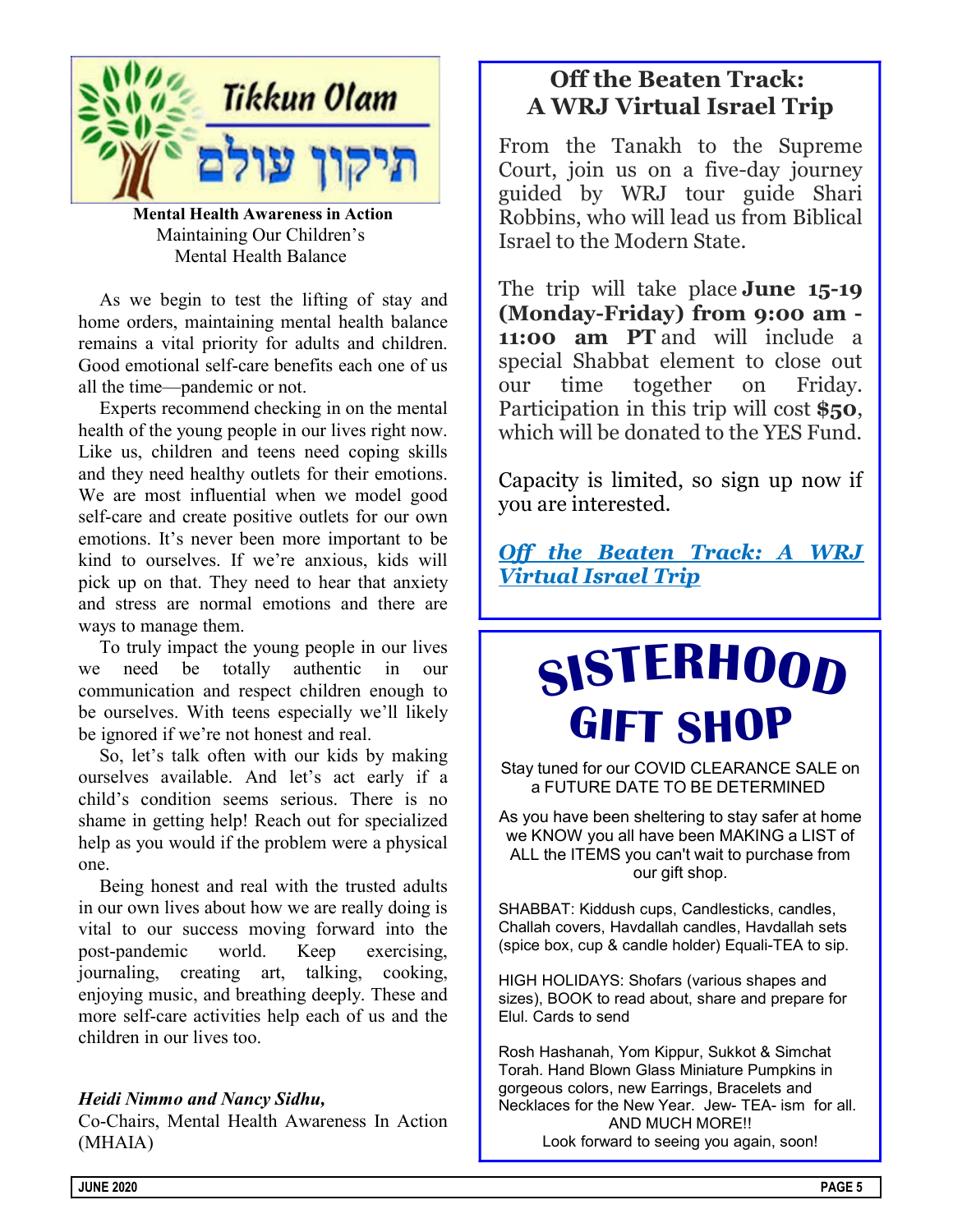# **Happy Birthday!!!** יום הולדת שמח

We rejoice with those whose birthdays occur in June and wish them a *Mazal Tov*:

1-June Craig Beasley 2-June Carole Wizer 3-June Louise Gorenberg 3-June Kimberly Wolfe-Morgan 5-June Carol Heller 6-June Joyce Eskin 6-June Renee Kress 8-June Joseph Bodnar 11-June Lee Cohen 13-June Susan Shimoff 15-June Judyth Buchband 16-June Hannah Levine 17-June David Fagan 18-June Maya Lang 18-June Phyllis Sweet 18-June Ashleigh Wilkie 21-June Rhian Beutler 22-June Justin Bauer 22-June Walt Van Horn 24-June Sharon Granowitz 24-June Edith Stelzer 24-June Zoe Swant (11 years old) 25-June Samantha Becerra 26-June Jack Schwartz 26-June Gloria Snyder 27-June Brian Spears 30-June Richard Taylor

## **Happy Anniversary!!!**

We extend a hearty *Mazal Tov* to the following whose wedding anniversaries occur in the month of June:

| 2-June Laura & Jon Fenster                                        |                                | 11-June Jill Gregory & Weissman 21-June Bonnie & Bernie Goler |
|-------------------------------------------------------------------|--------------------------------|---------------------------------------------------------------|
| 6-June Lisa Wise-Wolk & Kerry                                     | 17-June Elaina & Marvin Reiter | 22-June Julianne & Mark Strain                                |
| Wolk                                                              | 20-June Renee & Michael Kress  | 24-June Sharon & Richard Granowitz                            |
| 11-June Ira Vogel & Cantor Jennifer 20-June Susan & Howard Snyder |                                | 26-June Daniel & Kathy Trainor                                |
| Bern-Vogel                                                        | 21-June Jake Kurily & Peytra   | 27-June Ann & Asher Sheppard                                  |
| 11-June Francesca & Stuart Sweet                                  | Becker-Kurily                  | 29-June Delores & Melvin Eirew                                |

## **We Gratefully Acknowledge**

We gratefully acknowledge these contributions to our various temple funds:

### TEMPLE FUND

In observance of the Yahrzeits of… Gigi Ryan by Harriet Herman Catherine Arnold by Michelle Anctil and Judith Smith Dr. Philip Berger by Leo Berger Kathryn Fannin by Kathy and Daniel Trainor Sol Kantor by Claudette Guy Fritzie Feit by Sheila and Bernie Barrad Julius Mishook by Anita Lampel Esther Hanover by Norman Hanover Ruben Keyser by Irene Schapiro Jack Rifkin by Charlotte and Tronie Rifkin Juda Katz by Lia and Mark Robinson Charles I. Ehrlich by John Ehrlich Barbara Jo Schapiro by Irene Schapiro Adam Smith by Barbara and Michael Smith In memory of … Sydelle Wolk Davis by Lisa Wise-Wolk and Kerry Wolk Sydelle Wolk Davis by Ethel McAfee SSG Ronald Shurer, 3<sup>rd</sup> Special Forces Group, Medal of Honor Recipient by Vickie and Steve Becker Leone Hyman by Lia and Mark Robiinson Cantor Gregory Yaroslow by Leslie and William Soltz For recovery of William Soltz by Vickie and Steve Becker Engagement of Sarah Sherman and David Levine by Leslie and William Soltz

CHERRIE LUBEY FLOWER FUND In observance for the yahrzeit of …

Evelyn Wolk by Lisa Wise-Wolk and Kerry Wolk Ed Harris by Leslie and William Soltz Ruth Smith by Barbara and Michael Smith In memory of … Cantor Gregory Yaroslow by Lisa Wise-Wolk and Kerry Wolk AnnaLee Townsley by Lisa Wise-Wolk and Kerry Wolk Cherrie and Ron Lubey by Michele and Paul Zipperstein

### RABBI LINDY REZNICK DISCRETIONARY FUND In memory of…

Eleanore and Nathan Zipperstein by Michele and Paul Zipperstein

### CANTOR JENNIFER BERN-VOGEL DISCRETIONARY FUND

In memory of … Cantor Gregory Yaroslow by Michele and Paul Zipperstein

### MORTGAGE REDUCTION FUND

For recovery of … Reva Bloom by Joyce and Barry Eskin

### LANDSCAPE FUND

In memory of … Leone Hyman by Michele and Paul Zipperstein

### SECURITY FUND

In memory of … Leone Hyman by Sylvia Joseph Nate Pinsky by Sylvia Joseph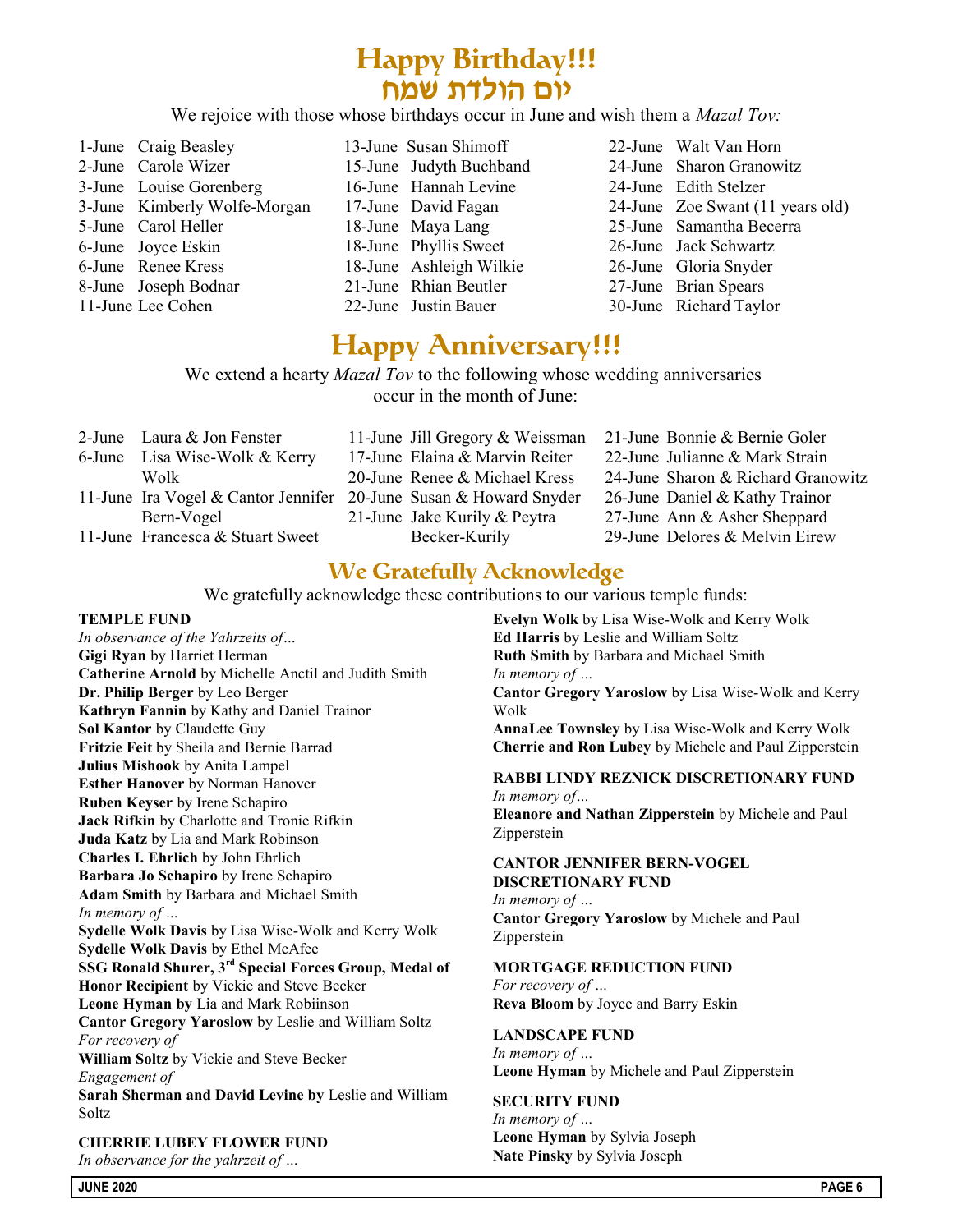# Yahrzeits

The following Yahrzeits will be observed during the month of June: Those with a  $(\triangleleft)$  are inscribed on the Wall of Perpetual Memorial:

| <b>June 5-6</b>                                 | <b>June 12-13</b>                                       | <b>June 19-20</b>                             | <b>June 26-27</b>                               |
|-------------------------------------------------|---------------------------------------------------------|-----------------------------------------------|-------------------------------------------------|
| <b></b> Abraham Alexander                       | <b>A</b> Raymond Alva                                   | <b></b> Rose Barrad                           | Marjorie Antelam                                |
| <b><math>\triangle</math></b> Bessie Arbeitsman | <b></b> Frieda Amerman                                  | <b><math>\triangle</math>Saul Birnkrant</b>   | <b>⊅</b> Leonard Becker                         |
| <b><math>\triangle</math>Israel Berger</b>      | <b><math>\triangle</math>Carl Barkan</b>                | <b>↓Irmgard Blum</b>                          | <b><math>\triangle</math>Frances Bertman</b>    |
| <b><math>\triangle</math></b> Meyer Borsuk      | <b></b> Ronald Boatman                                  | <b><math>\triangle</math>Adele Carsman</b>    | <b><math>\triangle</math></b> Michael Braviroff |
| Lawrence Brin                                   | David Boyd                                              | <b>Brian Cushing</b>                          | Ryan Clark                                      |
| <b>Annie Broter</b>                             | <b><math>\blacktriangleright</math></b> William Coleman | <b><math>\triangle</math>Herman Eliot</b>     | Nathan Cooperberg                               |
| <b>‡</b> Louis Doros                            | Gloria Cutler                                           | Eva Emanuel-Westerling                        | Al Corbin                                       |
| $\triangle$ Max Finkleman                       | <b><math>\triangle</math>Abraham Davis</b>              | Gerald Fine                                   | Jack Diner                                      |
| Susan Frisch                                    | $\triangle$ Esther Davis                                | $\bigstar$ Fannie Fish                        | <b>⊅</b> Louis Forman                           |
| <b><math>\triangle</math></b> Sarah Gershek     | Vita de Mendez                                          | <b>‡Howard Forman</b>                         | <b>⊅Dora Goldstein</b>                          |
| <b><math>\blacklozenge</math></b> Yoav Gilad    | <b></b> Trving Donenfeld                                | Mindy Frankel                                 | <b></b> ⊅Edward Gottlieb                        |
| Fanya Glatt                                     | <b>⊅Ida Fohrman</b>                                     | Miriam Gideon                                 | Nettie Henkin                                   |
| <b> ¢</b> Rosella Gold                          | <b></b> Raymond Fox                                     | <b></b> Henrietta Greenwald                   | Harold Hepner                                   |
| <b></b> Fanny Greenhood                         | Norman Gaynor                                           | $\bigstar$ Don Harris                         | <b>★William Jaffrey</b>                         |
| <b></b> Edward A. Harris                        | <b><math>\triangle</math>Isadore Gelsin</b>             | <b></b> Harold Heller                         | <b>☆Shelley Kamzan</b>                          |
| Morris Horwitz                                  | Ezriel Gordon                                           | Shirley Hosmann                               | Annalee Knotts                                  |
| Sophia Jarsky                                   | <b><math>\triangle</math>Abe Granish</b>                | <b><math>\triangle</math></b> Bertha Kassel   | Montye-marie Lawrence                           |
| Edith Kaufman Emanuel                           | Hyman Henkin                                            | Gabriela Katz                                 | <b><math>\triangle</math>Maurice Lerner</b>     |
| <b><math>\triangle</math></b> Jeanette Kershner | $\bigstar$ Max Kater                                    | Sonny Katzman                                 | Isadore Marx                                    |
| <b><math>\triangle</math>Samuel Kushner</b>     | <b><math>\triangle</math></b> Sylvia Kaufman            | <b>‡Leon Lapides</b>                          | <b>⊅Dorothy McGuire</b>                         |
| Dorothy Marks                                   | Jeanette Kitay                                          | <b><math>\triangle</math></b> Sarah Lerner    | <b>‡Philip Miller</b>                           |
| <b><math>\triangle</math>Anna Mendelsohn</b>    | <b><math>\triangle</math></b> Lila Klemtner             | <b><math>\blacklozenge</math></b> John Libman | Ruth Minkoff                                    |
| $\triangle$ Israel Nourok                       | Millie Lucas                                            | <b><math>\triangle</math></b> Beila Litsky    | <b><math>\triangle</math></b> Mark Myers        |
| Martha Posalski                                 | Patricia Miellmier                                      | Anne Luchans                                  | <b><math>\triangle</math>Samuel Newman</b>      |
| <b>☆</b> Rebecca Rieger                         | Max Millman                                             | <b>V</b> Lauren Mayfield                      | Sheldon Rothstein                               |
| <b>‡</b> Claudia Rodman                         | Israel Mishkovsky                                       | Lena Noodelman                                | Mignon Schweitzer                               |
| Kathlyn Rogers                                  | <b>☆</b> Rosalie Mitchell                               | Ida Pressman                                  | <b><math>\triangle</math></b> Jennie Smith      |
| <b><math>\triangle</math>Ida Rosenbloom</b>     | <b>‡Rose Modes</b>                                      | <b>Judy Rose</b>                              | Paulette Stewart                                |
| June Rothman                                    | Louis Nemeth                                            | Al Rosen                                      | <b>Edith Weisser</b>                            |
| <b></b> ⊅Lillian Saxon                          | <b></b> Paul Newman                                     | <b></b> Fannie Russler                        | Kilby Wiggins                                   |
| <b></b> Barbara Schapiro                        | Harry Norian                                            | <b> ‡Florence Slabodkin</b>                   | Nathan Zipperstein                              |
| Caroline Schlesinger                            | Harry L. Osler                                          | Leonard Smith                                 |                                                 |
| <b>Theodore Serlin</b>                          | Linda Prestidge                                         | Fanny Volk                                    |                                                 |
| <b><math>\triangle</math></b> George Shane      | Harry Rothman                                           | Sylvia Wallach                                |                                                 |
| <b></b> Harry Shenkman                          | Gigi Ryan                                               | <b>★William Wilkin</b>                        |                                                 |
| <b>☆Sophie Shenkman</b>                         | Mira Salamon                                            | Arlene Wolf                                   |                                                 |
| <b><math>\triangle</math>Adam Smith</b>         | <b></b> George Shenkman                                 | Herbert Zeller                                |                                                 |
| Ruth Smith                                      | <b>⊅David Simon</b>                                     |                                               |                                                 |
| Mary Stefanoski                                 | <b><math>\triangle</math>Anna Stein</b>                 |                                               |                                                 |
| Anna Stein                                      | <b></b> Philip Suchow                                   |                                               |                                                 |
| Joseph Weinberg                                 | Sarah Tilton                                            |                                               |                                                 |
| <b><math>\triangle</math>Ida Wiseman</b>        | <b><math>\triangle</math></b> James Unickel             |                                               |                                                 |
| Clayton Woodward-Fisher                         | <b></b> Philip Weisser                                  |                                               |                                                 |
|                                                 | Georgia Weissman                                        |                                               |                                                 |
|                                                 | Karl Zwick                                              |                                               |                                                 |